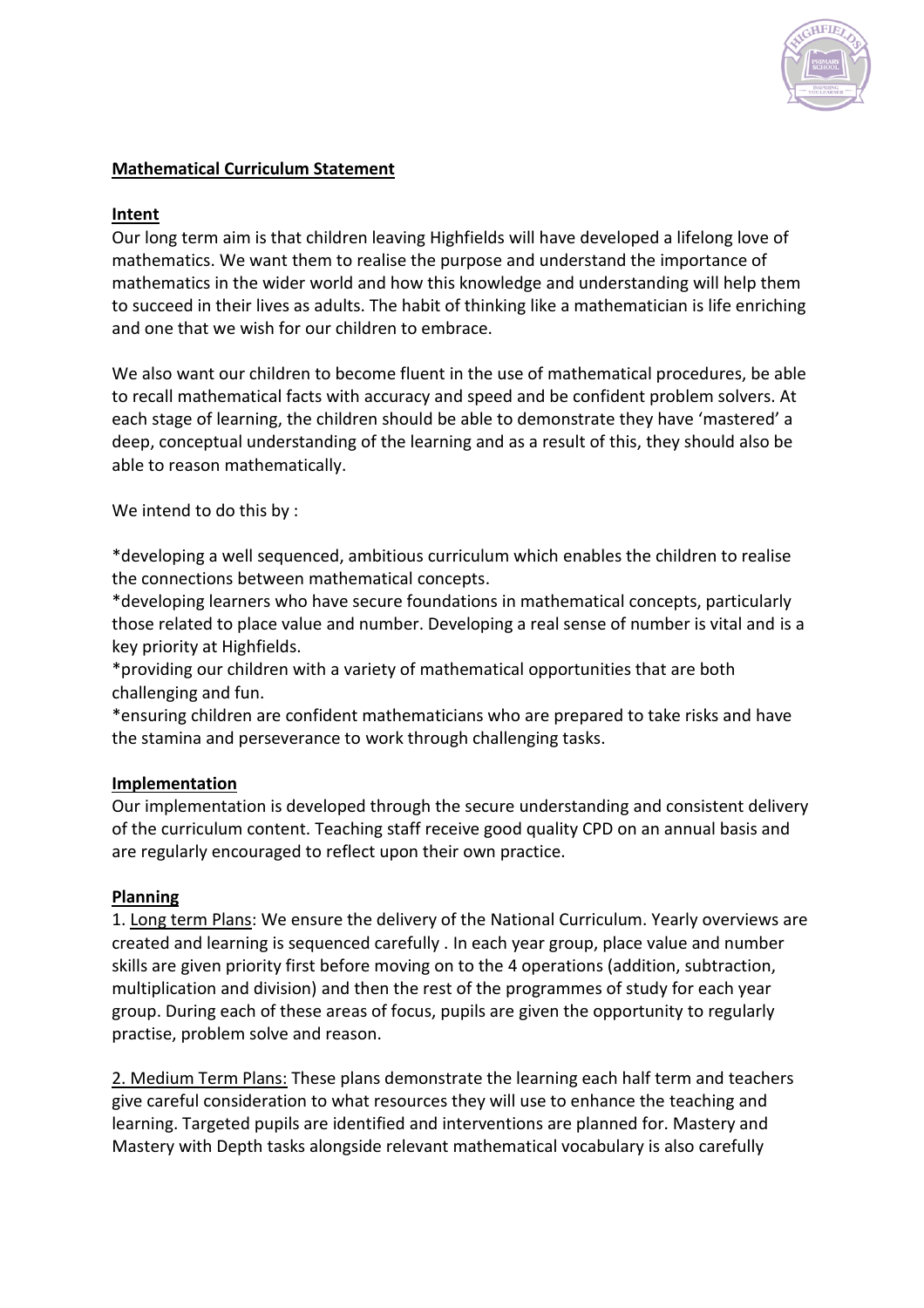

considered. Each term the use of PUMA standardised assessments indicate any gaps in knowledge and understanding that need to be addressed or revisited.

3. Short term: Daily lessons are planned for as a result of ongoing teacher assessment i.e use of questioning, observations, written and verbal pupil responses. The use of pre-learning assessments clearly indicate the children's starting points on a particular learning journey so that no time is wasted. Short term planning is mainly supported by the use of the White Rose Maths Hub materials, our Teaching of Calculations Progression map and resources from NCETM and NRICH. The National Oak Academy has also been used to enhance remote learning.

### Pedagogical approaches

\*The use of CPA (concrete, pictorial, abstract) methods are encouraged. All pupils, when introduced to a key new concept, should have the opportunity to build competency by following this approach. Pupils are encouraged to physically represent mathematical concepts. Adults and pupils use objects and pictures to demonstrate and visualise abstract ideas, alongside numbers and symbols.

**Concrete** – children have the opportunity to use concrete objects and manipulatives to help them understand and explain what they are doing.

**Pictorial** – children then build on this concrete approach by using pictorial representations, which can then be used to reason and solve problems.

**Abstract** – With the foundations firmly laid, children can move to an abstract approach using numbers and key concepts with confidence.

Together, these elements help cement knowledge so pupils truly understand what they have learned.

### **\***The Use of Intelligent Practice

It is essential that children are given time for 'frequent, varied practise' of knowledge and skills in order to become procedurally fluent. At Highfields, we understand the importance of using 'Intelligent Practice' tasks . These are learning tasks that avoid mechanical repetition and instead encourage children to think with increasing creativity. They often involve clear progression in difficulty.

### **\***Opportunites to Strengthen Long Term Memory

We understand at Highfields that learning is a change to long term memory. In order to strengthen our long term memory, knowledge, skills and understanding need to be revisited at regular intervals. Our children are provided with opportunities both inside and outside of maths lessons, to recall, practise and apply previously learned knowledge and skills to new